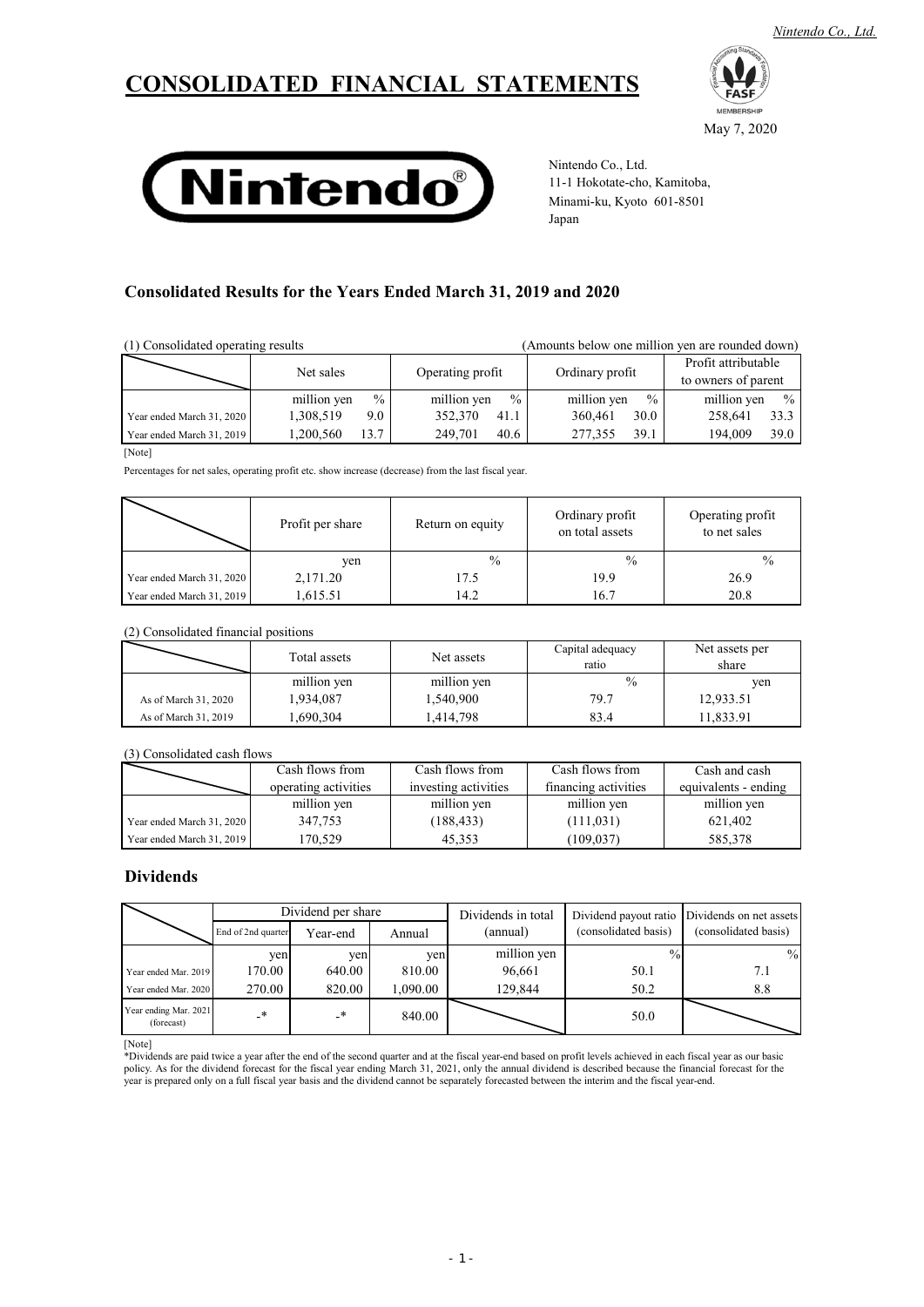## **Consolidated Financial Forecast for the Fiscal Year Ending March 31, 2021**

|                                                                                                 | Net sales                                                                                                                                                                                      |               | Operating profit   |      | Ordinary profit       |               | Profit attributable to |               | Profit per share   |
|-------------------------------------------------------------------------------------------------|------------------------------------------------------------------------------------------------------------------------------------------------------------------------------------------------|---------------|--------------------|------|-----------------------|---------------|------------------------|---------------|--------------------|
|                                                                                                 |                                                                                                                                                                                                |               |                    |      |                       |               | owners of parent       |               |                    |
|                                                                                                 | million yen                                                                                                                                                                                    | $\frac{0}{0}$ | million yen        | $\%$ | million yen           | $\frac{0}{0}$ | million yen            | $\frac{0}{0}$ | yen                |
| Year ending Mar. 2021                                                                           | 1,200,000                                                                                                                                                                                      | (8.3)         | 300,000 (14.9)     |      | 290,000 (19.5)        |               | 200,000 (22.7)         |               | 1,678.93           |
| [Notes]                                                                                         |                                                                                                                                                                                                |               |                    |      |                       |               |                        |               |                    |
| Percentages for net sales, operating profit etc. show increase (decrease) from previous period. |                                                                                                                                                                                                |               |                    |      |                       |               |                        |               |                    |
|                                                                                                 | With respect to the impact of COVID-19, please refer to page 3 for the information about risks related to COVID-19 and page 4 for the forward-looking<br>conditions and other related matters. |               |                    |      |                       |               |                        |               |                    |
| <b>Others</b>                                                                                   |                                                                                                                                                                                                |               |                    |      |                       |               |                        |               |                    |
| (1) Changes for important subsidiaries during the fiscal year ended March 31, 2020              |                                                                                                                                                                                                |               |                    |      |                       |               | : Not applicable       |               |                    |
| (2) Changes in accounting procedures:                                                           |                                                                                                                                                                                                |               |                    |      |                       |               |                        |               |                    |
| 1) Related to accounting standard revisions etc.                                                |                                                                                                                                                                                                |               |                    |      |                       |               | : Not applicable       |               |                    |
| Other changes<br>2)                                                                             |                                                                                                                                                                                                |               |                    |      |                       |               | : Not applicable       |               |                    |
| 3)                                                                                              | Changes in accounting estimates                                                                                                                                                                |               |                    |      |                       |               | : Not applicable       |               |                    |
| Modified restatements<br>4)                                                                     |                                                                                                                                                                                                |               |                    |      |                       |               | : Not applicable       |               |                    |
|                                                                                                 |                                                                                                                                                                                                |               |                    |      |                       |               |                        |               |                    |
| (3) Outstanding shares (common shares)                                                          |                                                                                                                                                                                                |               |                    |      |                       |               |                        |               |                    |
| (1) Number of shares outstanding (including treasury shares)                                    |                                                                                                                                                                                                |               |                    |      |                       |               |                        |               |                    |
|                                                                                                 | As of Mar. 31, 2020:                                                                                                                                                                           |               | 131,669,000 shares |      | As of Mar. 31, 2019 : |               |                        |               | 131,669,000 shares |
| 2 Number of treasury shares                                                                     |                                                                                                                                                                                                |               |                    |      |                       |               |                        |               |                    |
|                                                                                                 | As of Mar. 31, 2020:                                                                                                                                                                           |               | 12,545,354 shares  |      | As of Mar. 31, 2019:  |               |                        |               | 12,544,264 shares  |
| 3 Average number of shares                                                                      |                                                                                                                                                                                                |               |                    |      |                       |               |                        |               |                    |

### **(Reference) Non-consolidated Results**

Non-consolidated Results for the Years Ended March 31, 2019 and 2020

| (1) Non-consolidated operating results |               |                  |                 |               |  |  |  |
|----------------------------------------|---------------|------------------|-----------------|---------------|--|--|--|
|                                        | Net sales     | Operating profit | Ordinary profit | Profit        |  |  |  |
|                                        | $\frac{0}{0}$ | $\frac{0}{0}$    | $\frac{0}{0}$   | $\frac{0}{0}$ |  |  |  |
|                                        | million yen   | million yen      | million yen     | million yen   |  |  |  |
| Year ended March 31, 2020              | 1,076,852     | 300,108          | 296.204         | 28.9          |  |  |  |
|                                        | 7.4           | 35.0             | 25.2            | 210,842       |  |  |  |
| Year ended March 31, 2019              | 1.002.508     | 73.5             | 77.3            | 163,619       |  |  |  |
|                                        | 2.5           | 222.253          | 236.510         | 72.2          |  |  |  |

Year ended Mar. 31, 2020 : 119,124,148 shares Year ended Mar. 31, 2019 : 120,091,779 shares

[Note] Percentages for net sales, operating profit etc. show increase (decrease) from the last fiscal year.

|                           | Profit per share |  |  |
|---------------------------|------------------|--|--|
|                           | ven              |  |  |
| Year ended March 31, 2020 | 1,769.94         |  |  |
| Year ended March 31, 2019 | 1.362.46         |  |  |

(2) Non-consolidated financial positions

|                      | Total assets | Net assets  | Capital adequacy<br>ratio | Net assets per<br>share |
|----------------------|--------------|-------------|---------------------------|-------------------------|
|                      | million yen  | million yen | $\frac{0}{0}$             | ven                     |
| As of March 31, 2020 | 1,367,766    | 1,051,147   | 76.9                      | 8,824.00                |
| As of March 31, 2019 | ,189,800     | 955.638     | 80.3                      | 8.022.17                |

[Notes]

<sup>1.</sup> This earnings release report is not subject to audit by certified public accountant or audit firm.<br>2. Forecasts announced by the Company (Nintendo Co., Ltd.) referred to above were prepared based on management's assumpt available at this time and therefore involve known and unknown risks and uncertainties. Please note such risks and uncertainties may cause the actual results to be materially different from the forecasts (earnings forecast, dividend forecast, and other forecasts).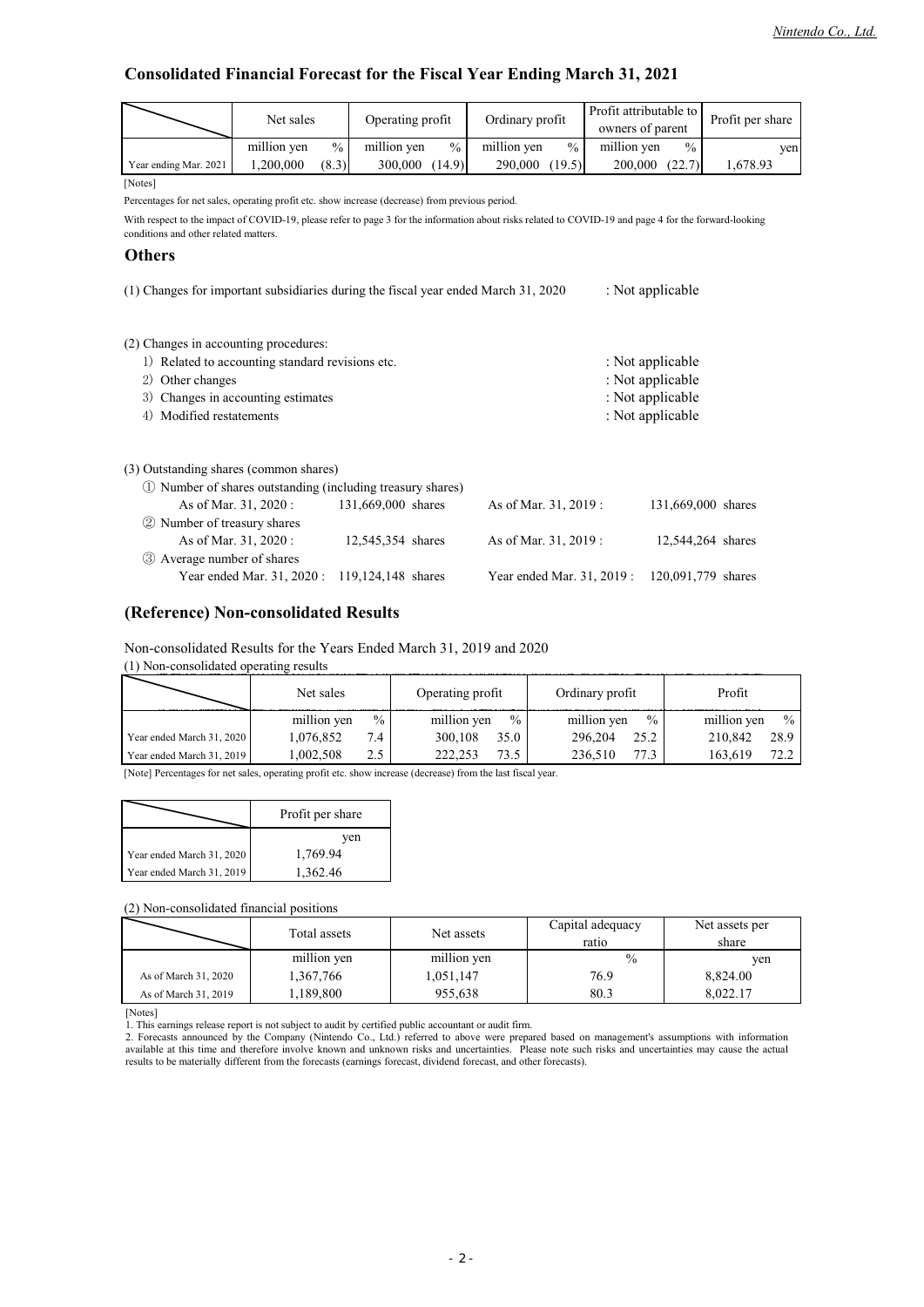### **Description of Operating Results**

### **1. Operating Results and Financial Positions for the Fiscal Year Ended March 31, 2020**

(1) Operating results for the fiscal year ended March 31, 2020

For the fiscal year ended March 31, 2020, Nintendo Switch Lite launched in September as a compact, lightweight, and easy-to-carry dedicated handheld system, and Nintendo Switch performed very well without losing momentum, resulting in significant sales growth for the entire Nintendo Switch family. Looking at software, *Pokémon Sword* and *Pokémon Shield* became big hits, posting sales of 17.37 million units, and *Animal Crossing: New Horizons*, released in March, sold 11.77 million units, which is now the best start ever for a Nintendo Switch title. In addition to titles like *Luigi's Mansion 3* and *Super Mario Maker 2* that were released during this fiscal year, sales also continued to grow steadily for popular titles released in previous fiscal years and for titles from other software publishers. The total number of million-seller titles during this fiscal year reached 27 titles, including those from other software publishers. Nintendo Switch also launched in China through Tencent Holdings Limited in December.

Because of COVID-19, production and shipments of the Nintendo Switch console, accessories like the Joy-Con controllers, and *Ring Fit Adventure* faced delays in some regions from February through March, but this only had limited impact on business results for this fiscal year.

As a result, sales of both hardware and software exceeded last year's good results. In terms of volume, hardware sales for this fiscal year totaled 21.03 million units (24.0% increase on a year-on-year basis), and software sales totaled 168.72 million units (42.3% increase on a year-on-year basis).

For Nintendo 3DS, hardware sales totaled 0.69 million units (73.0% decrease on a year-on-year basis), and software sales totaled 4.99 million units (62.3% decrease on a year-on-year basis).

Turning to our digital business for dedicated video game platforms, in addition to the strong sales of downloadable versions of packaged software for Nintendo Switch, the steady growth in sales of download-only software and add-on content, and the contribution from Nintendo Switch Online throughout the year all helped to bring overall digital sales to 204.1 billion yen (71.8% increase on a year-on-year basis).

For the mobile business, many consumers continue to enjoy applications released during this fiscal year, such as *Mario Kart Tour*, as well as titles that were released in previous fiscal years. Our mobile, IP related income reached 51.2 billion yen (11.5% increase on a year-on-year basis).

In total, net sales reached 1,308.5 billion yen (including overseas sales of 1,007.3 billion yen, or 77.0% of the total sales). Operating profit came to 352.3 billion yen, ordinary profit was 360.4 billion yen, and net profit attributable to owners of parent totaled 258.6 billion yen for this fiscal year.

### (2) Financial positions as of March 31, 2020

Total assets increased by 243.7 billion yen compared to the prior fiscal year-end to 1,934.0 billion yen mainly due to an increase in short-term and long-term investment securities. Total liabilities increased by 117.6 billion yen compared to the prior fiscal year-end to 393.1 billion yen mainly due to an increase in notes and accounts payable-trade. Net assets increased by 126.1 billion yen compared to the prior fiscal year-end to 1,540.9 billion yen.

(3) Cash flows for the fiscal year ended March 31, 2020

The ending balance of "Cash and cash equivalents" (collectively, "Cash") as of March 31, 2020 was 621.4 billion yen, with an increase of 36.0 billion yen during the fiscal year. During the prior fiscal year, there was an increase of 100.8 billion yen. Net increase (decrease) of Cash and contributing factors during the fiscal year ended March 31, 2020 are as follows:

Net cash provided by (used in) operating activities:

There were decreasing factors contributing to 361.2 billion yen of profit before income taxes such as an increase in payments of income taxes and notes and accounts receivable-trade. However, due to increasing factors such as a decrease in inventories and an increase in trade payables, net cash resulted in an increase of 347.7 billion yen compared to an increase of 170.5 billion yen during the prior year.

Net cash provided by (used in) investing activities:

Net cash from investing activities decreased by 188.4 billion yen compared to an increase of 45.3 billion yen during the prior year mainly due to proceeds from withdrawal of time deposits and sales and redemption of short-term and long-term investment securities being lower than payments into time deposits and purchase of short-term and long-term investment securities.

Net cash provided by (used in) financing activities:

Net cash from financing activities decreased by 111.0 billion yen compared to a decrease of 109.0 billion yen during the prior year mainly due to payments of cash dividends.

### **2. Information About Risks Related to COVID-19**

The spread of COVID-19 poses the following risks that may impact the Nintendo group. However, this list does not encompass all risks, and there may be other risks that cannot be predicted.

・ Impact on parts procurement, production, and shipments

It appears that delays in production and shipping are gradually recovering. However, we may be affected if there continue to be issues involving the procurement of necessary components. In addition, if the impact of COVID-19 is prolonged or worsens further, it may disrupt the product supply.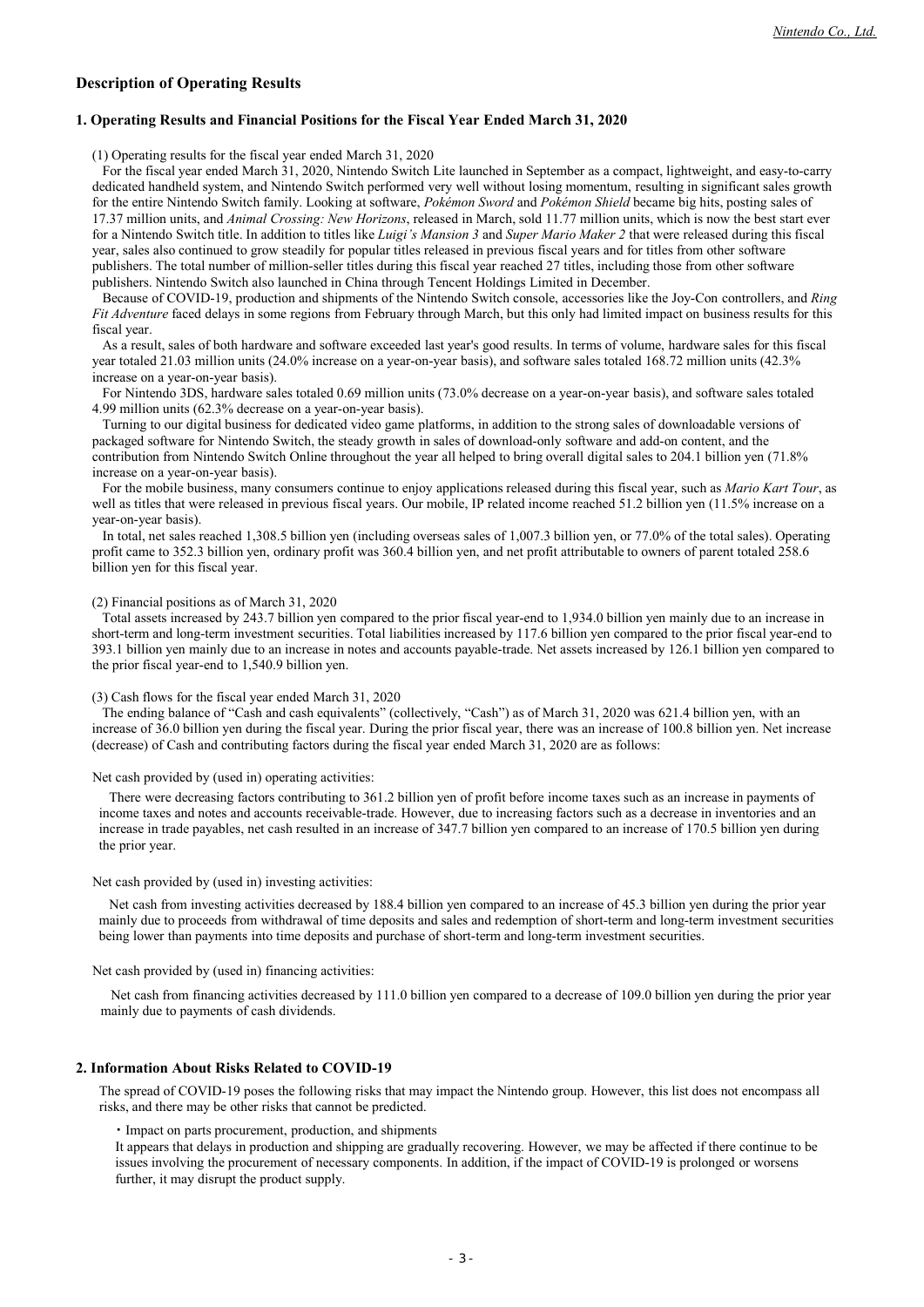・ Impact on consumption activities

There are restrictions on sales channels in each country due to measures to prevent the spread of the virus including restrictions on movement outside the home and closure of retail stores, and this effect may be prolonged. Also, if physical distribution is suspended, we will not be able to sell hardware or packaged software through e-commerce (electronic sales transactions). In addition, there is a possibility that provision of those services offered via our network may be suspended in the event that we are no longer able to maintain the stability of our network systems.

#### ・ Impact on research and development

If the effects of COVID-19 are prolonged or worsen further, development schedules may be impacted due to the difference in development environments between working from home and in the office. In particular, the impact to overseas subsidiaries and other affiliated companies involved in development is anticipated to be even more difficult to predict than within Japan. As a result of these factors, we may not be able to proceed with the release of Nintendo products and the start of services as planned. This is also true for other software publishers, so it may not be possible to provide game content on Nintendo platforms as planned.

### ・ Impact of exchange rate fluctuations

Changing circumstances in different countries due to the effects of COVID-19 may cause exchange rate fluctuations that could impact our financial results.

#### **3. Outlook for the Fiscal Year Ending March 31, 2021**

There are concerns that COVID-19 will lead to a global decline in production and consumption.

Given the situation, we will work to continue to convey the appeal of the Nintendo Switch and Nintendo Switch Lite hardware and expand their installed base. Our plans with Nintendo software include the release of *Xenoblade Definitive Edition* in May and *Clubhouse Games: 51 Worldwide Classics* in June. In addition, we plan to distribute *The Isle of Armor* for *Pokémon Sword* Expansion Pass and *Pokémon Shield* Expansion Pass by the end of June as the first-ever add-on content for the Pokémon series, and to follow that up with *The Crown Tundra* in the fall. Other software publishers also plan to release a wide variety of appealing titles, and the combination of existing popular titles and a continuous stream of appealing new titles will work together to invigorate the platform.

For our mobile business, operations will focus on encouraging more consumers to continue to enjoy playing applications released during this fiscal year like *Mario Kart Tour*, as well as existing applications that were released in previous years.

Through these initiatives, we expect to see results on the order of 1,200.0 billion yen in net sales, with 300.0 billion yen in operating profit, 290.0 billion yen in ordinary profit, and profit attributable to owners of parent of 200.0 billion yen.

Unit sales of key products used in these forecasts can be found on page 14 under the heading "(4) Consolidated sales units, number of new titles, and sales units forecast" in the section titled "Others." Exchange rate assumptions for the major currencies used in forecasting are 105 yen per US dollar and 115 yen per euro.

[Note] Statements relating to future projections represent the judgments made by Nintendo management based on information that was available at the time they were written, and therefore include certain potential risks and uncertainties. Regarding the impact of COVID-19 on our earnings forecasts, production and sales volumes may decrease for a certain period of time, but we anticipate that production and sales will be able to meet demand for the full year and that we will be able to release software titles now in development as planned. That being said, there are many elements of uncertainty, so if there is a need to revise our earnings forecasts at a later date, we will promptly disclose those revisions. Please be aware that such risks and uncertainties may cause actual results to be materially different from these forecasts (including but not limited to earnings forecasts and dividend forecasts).

#### **4. Basic Policy of Profit Distribution and Dividends**

It is the Company's basic policy to internally provide the capital necessary to fund future growth, including capital investments, and to maintain a strong and liquid financial position in preparation for changes in the business environment and intensified competition. As for direct profit returns to our shareholders, dividends are paid based on profit levels achieved in each fiscal period.

The annual dividend per share will be established at the higher of the amount calculated by dividing 33% of consolidated operating profit by the total number of outstanding shares, excluding treasury shares, as of the end of the fiscal year rounded up to the 10 yen digit, and the amount calculated based on the 50% consolidated profit standard rounded up to the 10 yen digit.

The end of 2nd quarter (interim) dividend per share is calculated by dividing 33% of consolidated operating profit by the total number of outstanding shares, excluding treasury shares, as of the end of the six-month period rounded up to the 10 yen digit.

As a result, the dividend for the fiscal year ended March 31, 2020 has been established at 1,090 yen (interim: 270 yen, year-end: 820 yen) and dividend for fiscal year ending March 31, 2021 will be 840 yen if earnings are in line with the financial forecast herein. The end of 2nd quarter dividends are yet to be determined as there are no interim financial forecasts, but there are no changes to our dividend policy.

Retained earnings are maintained for effective use in research of new technology and development of new products and services, capital investments and securing materials, enhancement of selling power including advertisements, strengthening of network infrastructure, and treasury share buyback whenever deemed appropriate.

#### **Basic Policy on the Selection of Accounting Standards**

Nintendo is preparing for mandatory International Financial Reporting Standards adoption by attending seminars held by outside agencies to collect information, and conducting a deliberation on its adoption. However, the effective date has not been determined.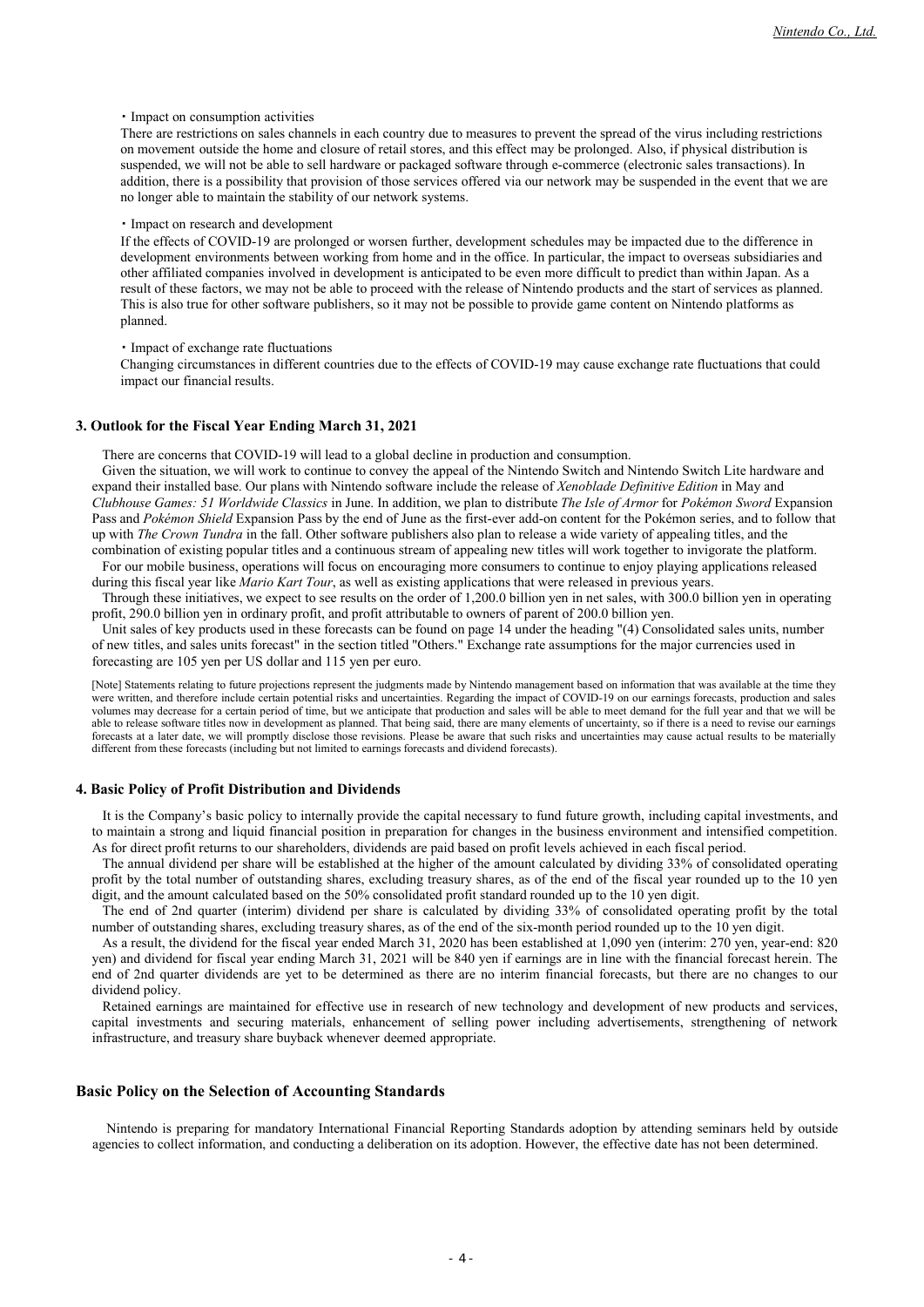## **Consolidated Balance Sheets**

|                                        |                      | million yen          |
|----------------------------------------|----------------------|----------------------|
| Description                            | As of March 31, 2019 | As of March 31, 2020 |
| (Assets)                               |                      |                      |
| <b>Current assets</b>                  |                      |                      |
| Cash and deposits                      | 844,550              | 890,402              |
| Notes and accounts receivable-trade    | 78,169               | 133,051              |
| Securities                             | 238,410              | 326,382              |
| Inventories                            | 135,470              | 88,994               |
| Other                                  | 48,453               | 63,268               |
| Allowance for doubtful accounts        | (82)                 | (515)                |
| <b>Total current assets</b>            | 1,344,972            | 1,501,583            |
| <b>Non-current assets</b>              |                      |                      |
| Property, plant and equipment          |                      |                      |
| Buildings and structures, net          | 37,592               | 38,149               |
| Tools, furniture and fixtures, net     | 4,015                | 4,681                |
| Machinery, equipment and vehicles, net | 1,575                | 1,678                |
| Land                                   | 38,223               | 37,685               |
| Construction in progress               | 143                  | 672                  |
| Total property, plant and equipment    | 81,550               | 82,866               |
| Intangible assets                      |                      |                      |
| Software                               | 11,962               | 12,832               |
| Other                                  | 2,128                | 2,185                |
| Total intangible assets                | 14,090               | 15,017               |
| Investments and other assets           |                      |                      |
| Investment securities                  | 167,134              | 237,710              |
| Retirement benefit asset               | 7,056                | 6,407                |
| Deferred tax assets                    | 57,992               | 72,199               |
| Other                                  | 17,536               | 18,329               |
| Allowance for doubtful accounts        | (29)                 | (27)                 |
| Total investments and other assets     | 249,690              | 334,619              |
| <b>Total non-current assets</b>        | 345,331              | 432,504              |
| <b>Total assets</b>                    | 1,690,304            | 1,934,087            |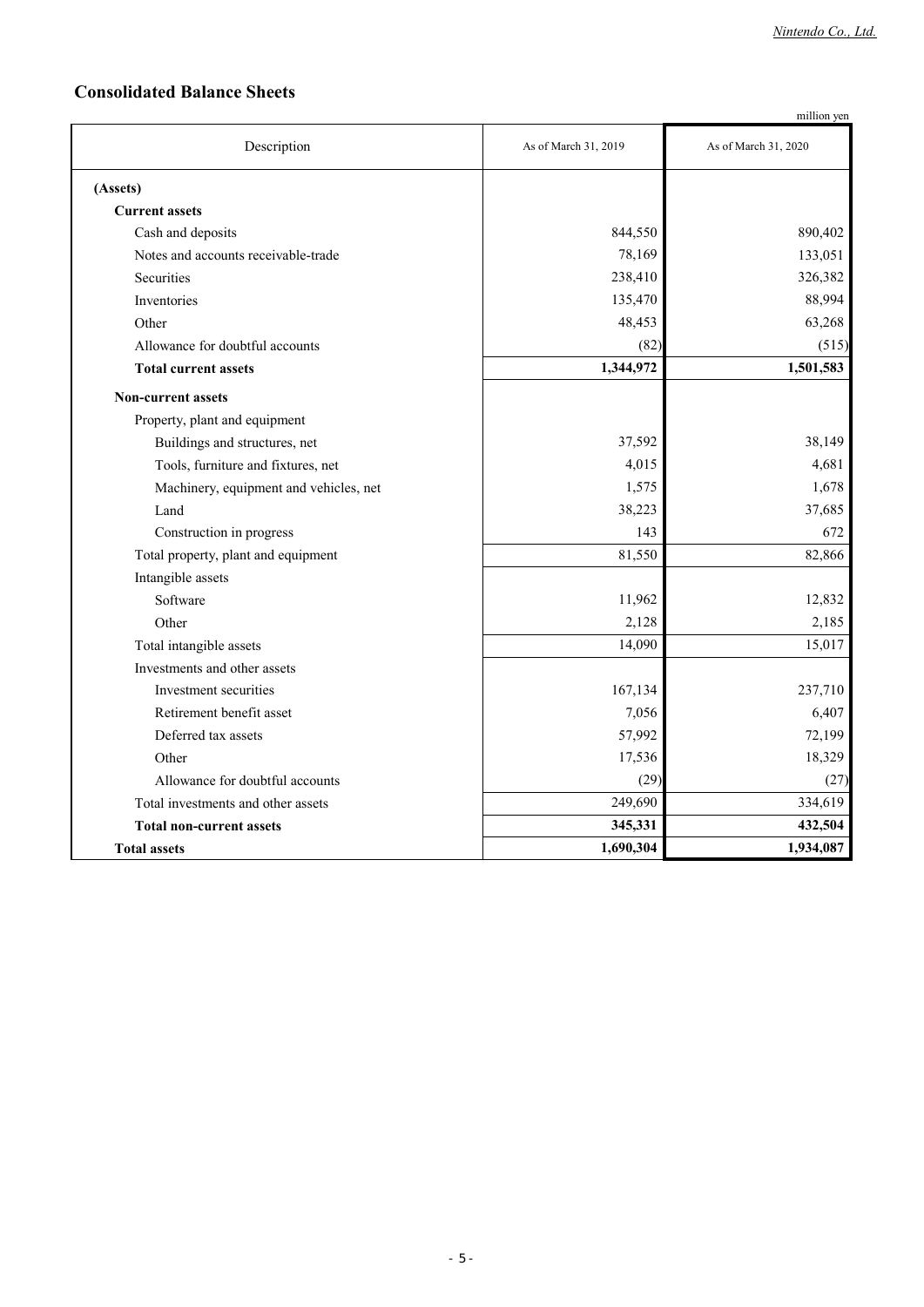| m11110 n |  |
|----------|--|
|          |  |

|                                                       |                      | million yen          |
|-------------------------------------------------------|----------------------|----------------------|
| Description                                           | As of March 31, 2019 | As of March 31, 2020 |
| (Liabilities)                                         |                      |                      |
| <b>Current liabilities</b>                            |                      |                      |
| Notes and accounts payable-trade                      | 59,689               | 98,074               |
| Provision for bonuses                                 | 3,891                | 4,394                |
| Income taxes payable                                  | 62,646               | 66,411               |
| Other                                                 | 118,781              | 186,801              |
| <b>Total current liabilities</b>                      | 245,009              | 355,683              |
| <b>Non-current liabilities</b>                        |                      |                      |
| Retirement benefit liability                          | 15,068               | 20,450               |
| Other                                                 | 15,427               | 17,052               |
| <b>Total non-current liabilities</b>                  | 30,496               | 37,503               |
| <b>Total liabilities</b>                              | 275,505              | 393,186              |
| (Net assets)                                          |                      |                      |
| Shareholders' equity                                  |                      |                      |
| Share capital                                         | 10,065               | 10,065               |
| Capital surplus                                       | 12,069               | 15,041               |
| Retained earnings                                     | 1,556,881            | 1,707,119            |
| Treasury shares                                       | (156, 755)           | (156,798)            |
| Total shareholders' equity                            | 1,422,260            | 1,575,428            |
| Accumulated other comprehensive income                |                      |                      |
| Valuation difference on available-for-sale securities | 17,665               | 10,637               |
| Foreign currency translation adjustment               | (30,214)             | (45,378)             |
| Total accumulated other comprehensive income          | (12, 548)            | (34, 741)            |
| Non-controlling interests                             | 5,086                | 213                  |
| <b>Total net assets</b>                               | 1,414,798            | 1,540,900            |
| <b>Total liabilities and net assets</b>               | 1,690,304            | 1,934,087            |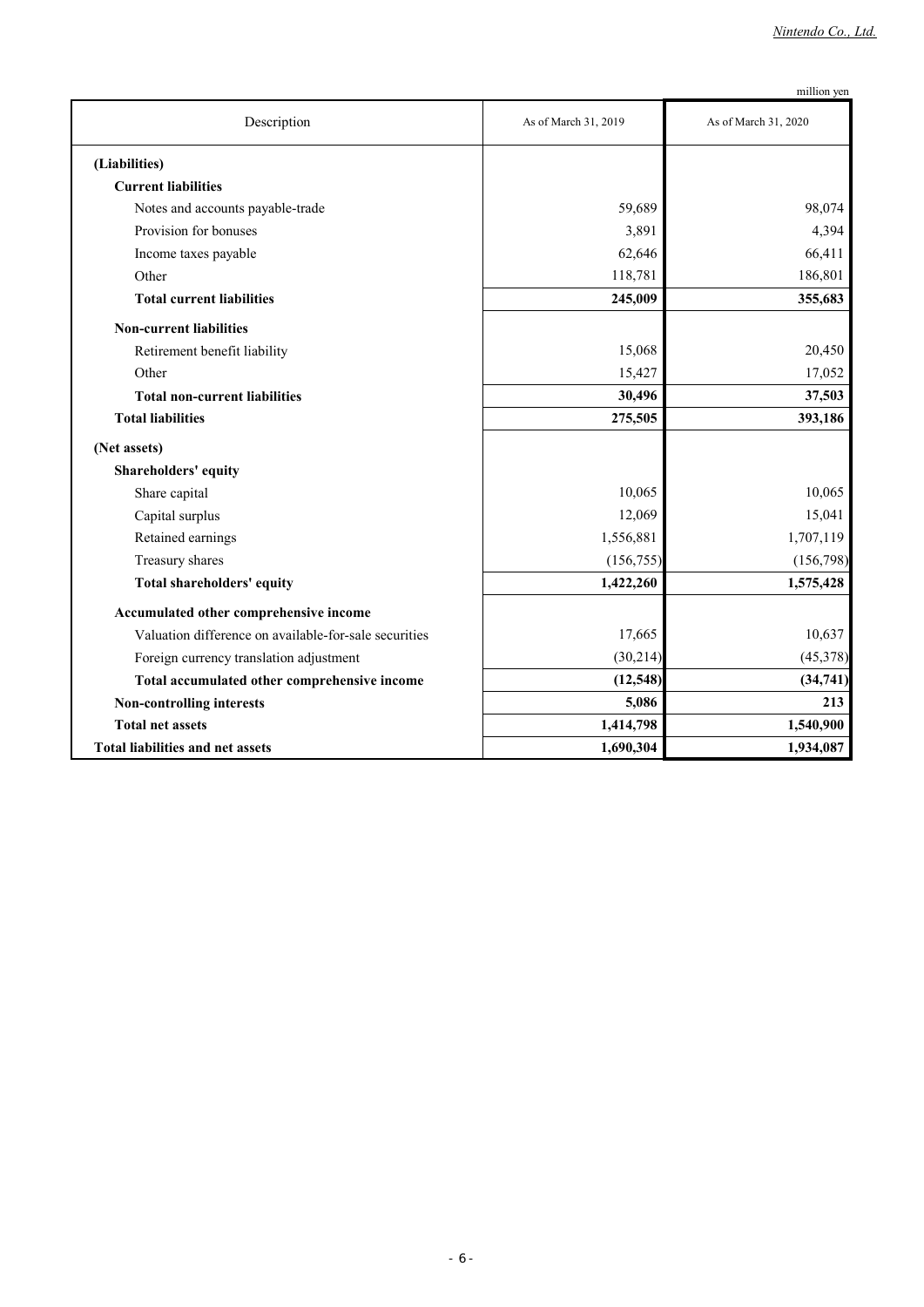# **Consolidated Statements of Income**

|                                                               |                           | million yen               |
|---------------------------------------------------------------|---------------------------|---------------------------|
| Description                                                   | Year ended March 31, 2019 | Year ended March 31, 2020 |
| Net sales                                                     | 1,200,560                 | 1,308,519                 |
| Cost of sales                                                 | 699,370                   | 666,817                   |
| <b>Gross profit</b>                                           | 501,189                   | 641,701                   |
| Selling, general and administrative expenses                  | 251,488                   | 289,331                   |
| <b>Operating profit</b>                                       | 249,701                   | 352,370                   |
| Non-operating income                                          |                           |                           |
| Interest income                                               | 13,131                    | 15,203                    |
| Share of profit of entities accounted for using equity method | 6,949                     | 7,945                     |
| Foreign exchange gains                                        | 5,426                     |                           |
| Other                                                         | 2,807                     | 2,432                     |
| Total non-operating income                                    | 28,315                    | 25,582                    |
| Non-operating expenses                                        |                           |                           |
| Foreign exchange losses                                       |                           | 15,806                    |
| Other                                                         | 662                       | 1,683                     |
| Total non-operating expenses                                  | 662                       | 17,490                    |
| <b>Ordinary profit</b>                                        | 277,355                   | 360,461                   |
| Extraordinary income                                          |                           |                           |
| Gain on sales of non-current assets                           | 1                         | 10                        |
| Gain on sales of investment securities                        | 0                         | 1,030                     |
| Total extraordinary income                                    | 1                         | 1,041                     |
| <b>Extraordinary losses</b>                                   |                           |                           |
| Impairment loss                                               | 4,622                     |                           |
| Loss on disposal of non-current assets                        | 278                       | 173                       |
| Loss on sales of investment securities                        |                           | 56                        |
| Loss on valuation of investment securities                    | 682                       |                           |
| Total extraordinary losses                                    | 5,584                     | 229                       |
| Profit before income taxes                                    | 271,772                   | 361,273                   |
| Income taxes-current                                          | 88,137                    | 114,063                   |
| Income taxes-deferred                                         | (10, 932)                 | (11, 473)                 |
| Total income taxes                                            | 77,204                    | 102,589                   |
| Profit                                                        | 194,568                   | 258,683                   |
| Profit attributable to non-controlling interests              | 558                       | 41                        |
| Profit attributable to owners of parent                       | 194,009                   | 258,641                   |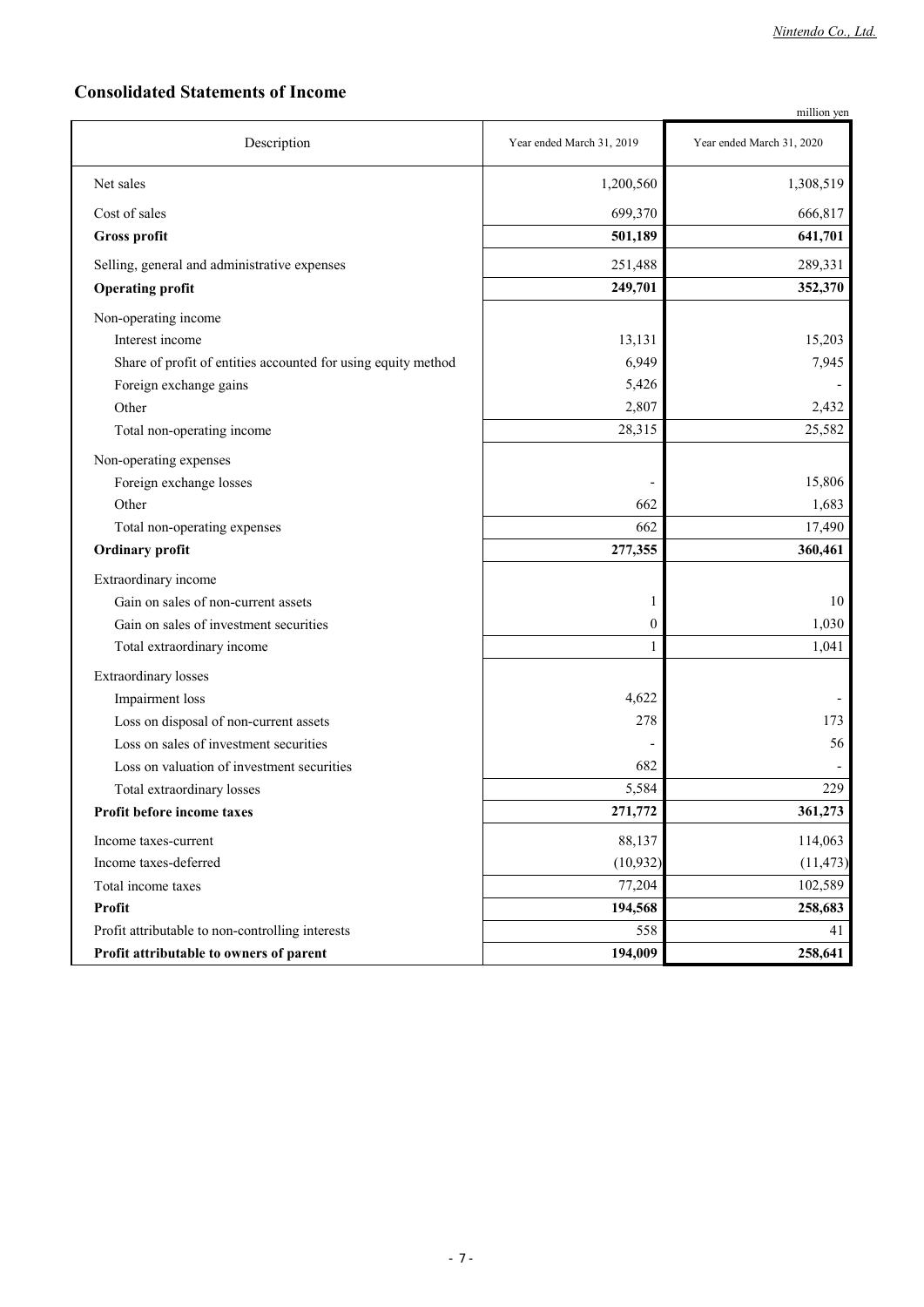# **Consolidated Statements of Comprehensive Income**

|                                                                                      |                           | million yen               |
|--------------------------------------------------------------------------------------|---------------------------|---------------------------|
| Description                                                                          | Year ended March 31, 2019 | Year ended March 31, 2020 |
| Profit                                                                               | 194,568                   | 258,683                   |
| Other comprehensive income                                                           |                           |                           |
| Valuation difference on available-for-sale securities                                | 1,313                     | (7,178)                   |
| Foreign currency translation adjustment                                              | 4,920                     | (14,266)                  |
| Share of other comprehensive income of entities<br>accounted for using equity method | (460)                     | (747)                     |
| Total other comprehensive income                                                     | 5,773                     | (22, 192)                 |
| Comprehensive income                                                                 | 200,341                   | 236,490                   |
| (Comprehensive income attributable to)                                               |                           |                           |
| Comprehensive income attributable to owners of parent                                | 199,795                   | 236,449                   |
| Comprehensive income attributable to non-controlling interests                       | 546                       | 41                        |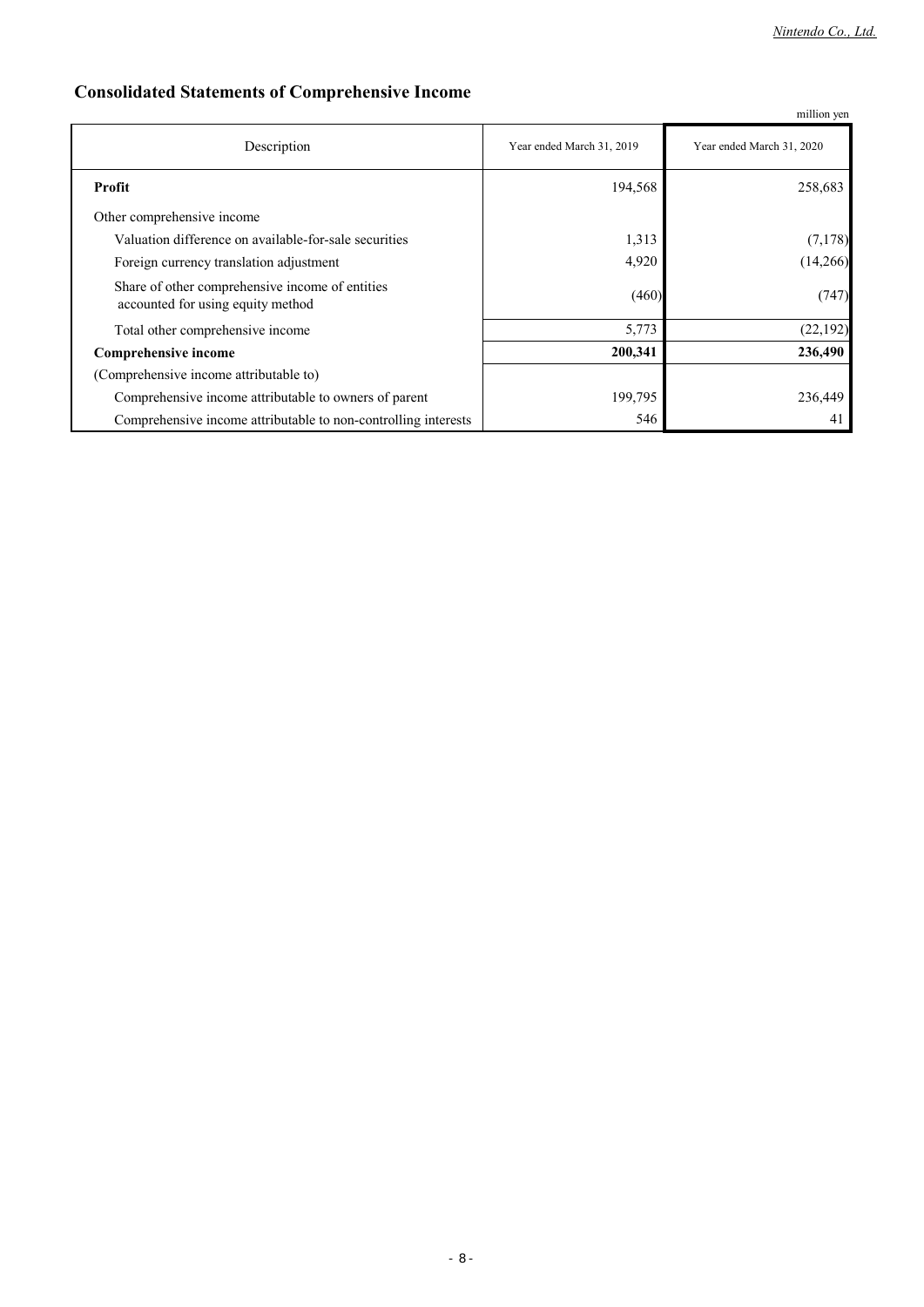# **Consolidated Statements of Changes in Equity**

Year ended March 31, 2019 (April 1, 2018 - March 31, 2019)

|                                                         |               |                 |                      |                 | million yen                      |
|---------------------------------------------------------|---------------|-----------------|----------------------|-----------------|----------------------------------|
|                                                         |               |                 | Shareholders' equity |                 |                                  |
|                                                         | Share capital | Capital surplus | Retained<br>earnings | Treasury shares | Total<br>shareholders'<br>equity |
| Balance as of April 1, 2018                             | 10,065        | 13,742          | 1,564,240            | (250,679)       | 1,337,369                        |
| Changes in items during period                          |               |                 |                      |                 |                                  |
| Dividends of surplus                                    |               |                 | (78,081)             |                 | (78,081)                         |
| Profit attributable to owners of parent                 |               |                 | 194,009              |                 | 194,009                          |
| Purchase of treasury shares                             |               |                 |                      | (31,038)        | (31,038)                         |
| Disposal of treasury shares                             |               |                 |                      | $\Omega$        |                                  |
| Cancellation of treasury shares                         |               | (1,674)         | (123, 287)           | 124,961         |                                  |
| Net changes in items<br>other than shareholders' equity |               |                 |                      |                 |                                  |
| Total changes in items during period                    |               | (1,673)         | (7,358)              | 93,923          | 84,891                           |
| Balance as of March 31, 2019                            | 10,065        | 12,069          | 1,556,881            | (156, 755)      | 1,422,260                        |

|                                                         |                                                                 | Accumulated other comprehensive income        |                                                          |                              |                     |  |
|---------------------------------------------------------|-----------------------------------------------------------------|-----------------------------------------------|----------------------------------------------------------|------------------------------|---------------------|--|
|                                                         | Valuation<br>difference<br>on available-for-<br>sale securities | Foreign currency<br>translation<br>adjustment | Total<br>accumulated<br>other<br>comprehensive<br>income | Non-controlling<br>interests | Total<br>net assets |  |
| Balance as of April 1, 2018                             | 16,402                                                          | (34,736)                                      | (18, 334)                                                | 4,540                        | 1,323,574           |  |
| Changes in items during period                          |                                                                 |                                               |                                                          |                              |                     |  |
| Dividends of surplus                                    |                                                                 |                                               |                                                          |                              | (78,081)            |  |
| Profit attributable to owners of parent                 |                                                                 | ۰                                             | $\overline{a}$                                           |                              | 194,009             |  |
| Purchase of treasury shares                             |                                                                 | ۰                                             | $\overline{a}$                                           |                              | (31,038)            |  |
| Disposal of treasury shares                             |                                                                 |                                               | $\overline{\phantom{0}}$                                 |                              |                     |  |
| Cancellation of treasury shares                         |                                                                 |                                               |                                                          |                              |                     |  |
| Net changes in items<br>other than shareholders' equity | 1,263                                                           | 4,522                                         | 5,785                                                    | 546                          | 6,331               |  |
| Total changes in items during period                    | 1,263                                                           | 4,522                                         | 5,785                                                    | 546                          | 91,223              |  |
| Balance as of March 31, 2019                            | 17,665                                                          | (30,214)                                      | (12, 548)                                                | 5,086                        | 1,414,798           |  |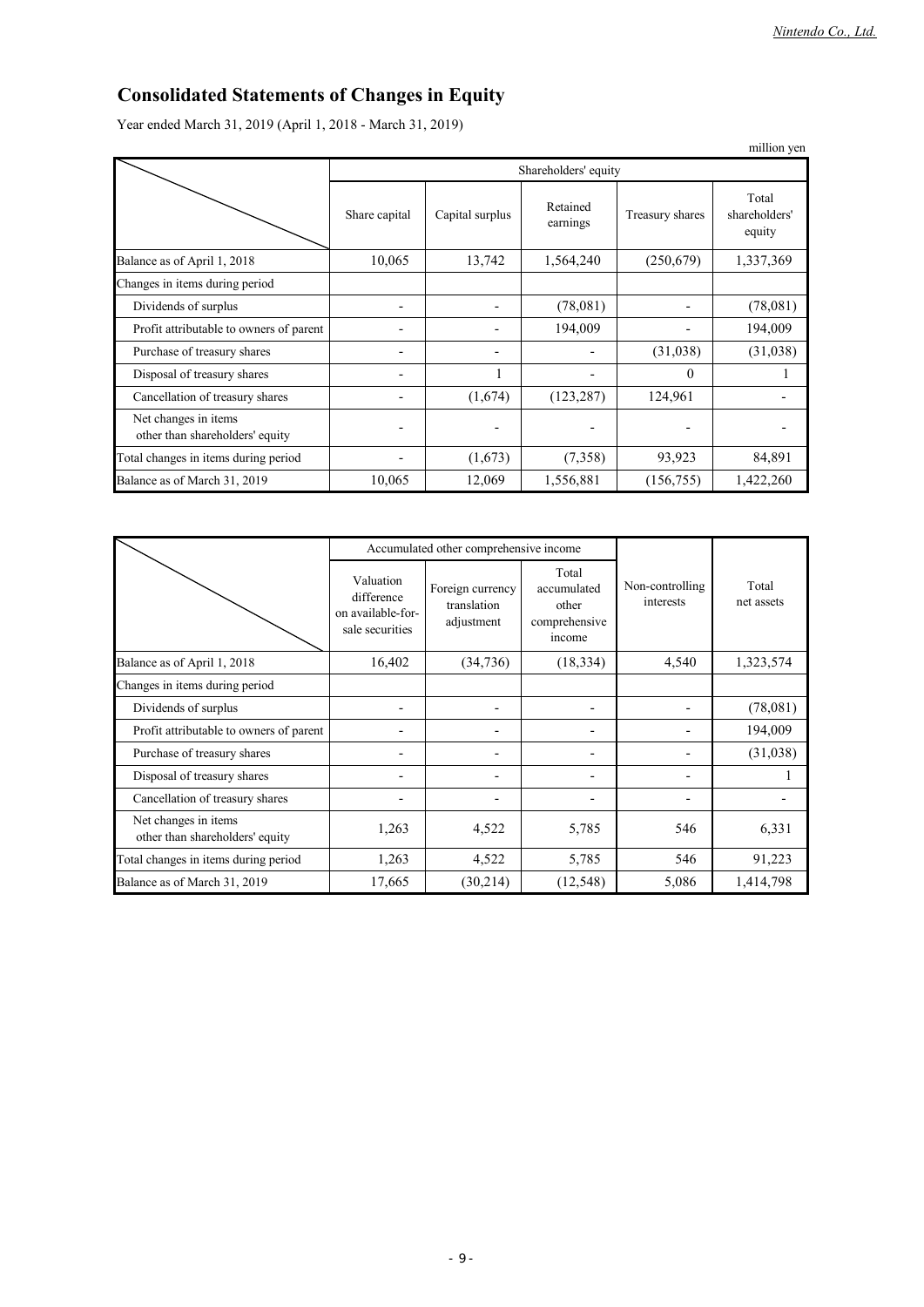# **Consolidated Statements of Changes in Equity**

Year ended March 31, 2020 (April 1, 2019 - March 31, 2020)

|                                                         |               |                      |                      |                 | million yen                      |  |
|---------------------------------------------------------|---------------|----------------------|----------------------|-----------------|----------------------------------|--|
|                                                         |               | Shareholders' equity |                      |                 |                                  |  |
|                                                         | Share capital | Capital surplus      | Retained<br>earnings | Treasury shares | Total<br>shareholders'<br>equity |  |
| Balance as of April 1, 2019                             | 10,065        | 12,069               | 1,556,881            | (156, 755)      | 1,422,260                        |  |
| Changes in items during period                          |               |                      |                      |                 |                                  |  |
| Dividends of surplus                                    |               |                      | (108, 403)           |                 | (108, 403)                       |  |
| Profit attributable to owners of parent                 |               |                      | 258,641              |                 | 258,641                          |  |
| Purchase of treasury shares                             |               |                      |                      | (43)            | (43)                             |  |
| Purchase of shares of<br>consolidated subsidiaries      |               | 2,972                | -                    |                 | 2,972                            |  |
| Net changes in items<br>other than shareholders' equity |               |                      | -                    |                 |                                  |  |
| Total changes in items during period                    |               | 2,972                | 150,238              | (43)            | 153,167                          |  |
| Balance as of March 31, 2020                            | 10,065        | 15,041               | 1,707,119            | (156,798)       | 1,575,428                        |  |

|                                                         |                                                                 | Accumulated other comprehensive income        |                                                          |                              |                     |
|---------------------------------------------------------|-----------------------------------------------------------------|-----------------------------------------------|----------------------------------------------------------|------------------------------|---------------------|
|                                                         | Valuation<br>difference<br>on available-for-<br>sale securities | Foreign currency<br>translation<br>adjustment | Total<br>accumulated<br>other<br>comprehensive<br>income | Non-controlling<br>interests | Total<br>net assets |
| Balance as of April 1, 2019                             | 17,665                                                          | (30,214)                                      | (12, 548)                                                | 5,086                        | 1,414,798           |
| Changes in items during period                          |                                                                 |                                               |                                                          |                              |                     |
| Dividends of surplus                                    |                                                                 | $\overline{\phantom{0}}$                      | $\overline{\phantom{0}}$                                 |                              | (108, 403)          |
| Profit attributable to owners of parent                 |                                                                 |                                               | -                                                        |                              | 258,641             |
| Purchase of treasury shares                             |                                                                 |                                               | -                                                        |                              | (43)                |
| Disposal of treasury shares                             |                                                                 |                                               | -                                                        |                              | 2,972               |
| Net changes in items<br>other than shareholders' equity | (7,028)                                                         | (15, 163)                                     | (22, 192)                                                | (4,872)                      | (27,065)            |
| Total changes in items during period                    | (7,028)                                                         | (15, 163)                                     | (22, 192)                                                | (4,872)                      | 126,102             |
| Balance as of March 31, 2020                            | 10,637                                                          | (45,378)                                      | (34,741)                                                 | 213                          | 1,540,900           |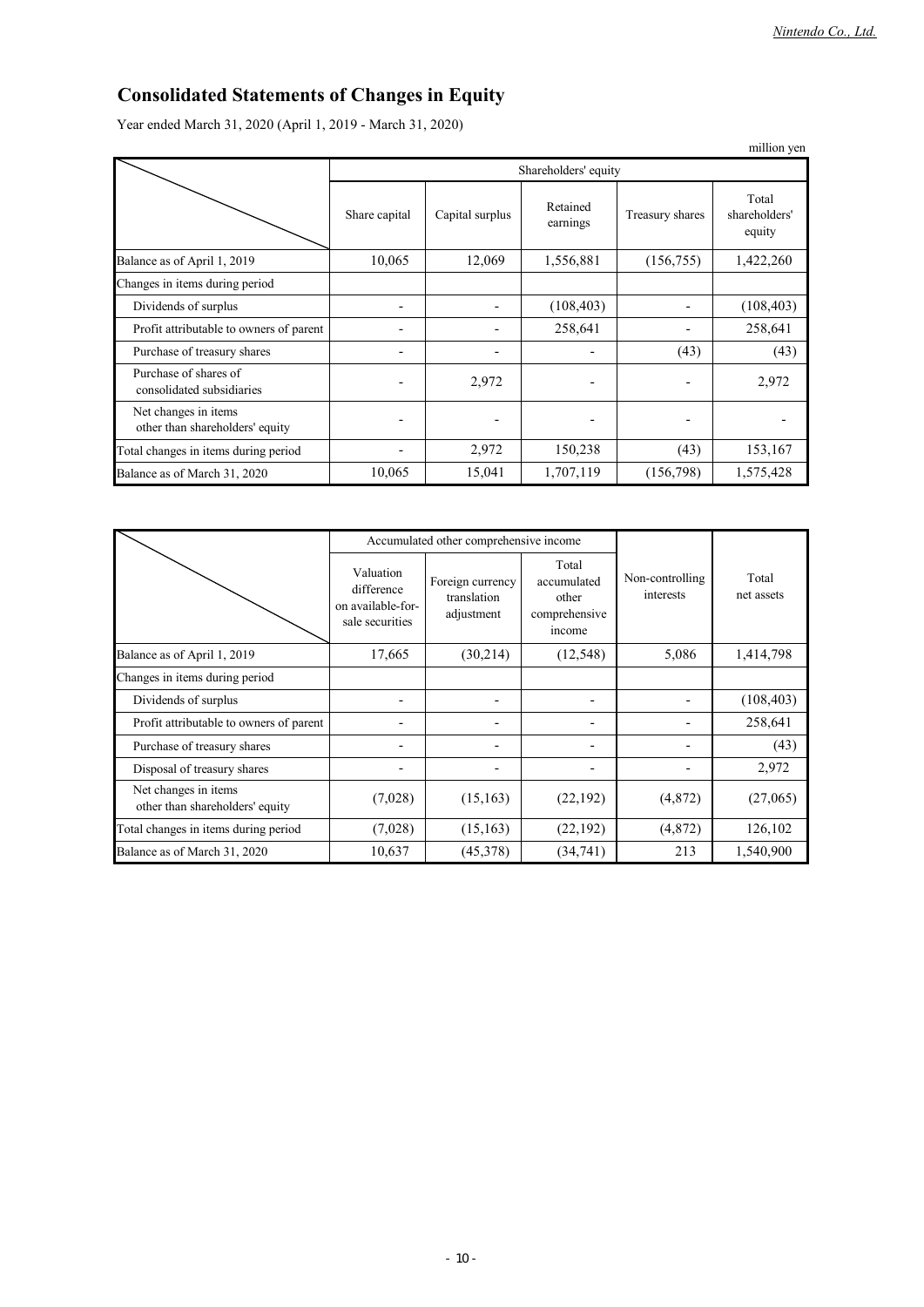# **Consolidated Statements of Cash Flows**

million yen

| Description                                                                | Year Ended March 31, 2019 | Year Ended March 31, 2020 |  |
|----------------------------------------------------------------------------|---------------------------|---------------------------|--|
| Cash flows from operating activities                                       |                           |                           |  |
| Profit before income taxes                                                 | 271,772                   | 361,273                   |  |
| Depreciation                                                               | 9,564                     | 9,557                     |  |
| Impairment loss                                                            | 4,622                     |                           |  |
| Increase (decrease) in allowance for doubtful accounts                     | 44                        | 487                       |  |
| Interest and dividend income                                               | (14,355)                  | (16,689)                  |  |
| Foreign exchange losses (gains)                                            | (3,966)                   | 16,226                    |  |
| Share of loss (profit) of entities accounted for using equity method       | (6,949)                   | (7, 945)                  |  |
| Decrease (increase) in trade receivables                                   | (8, 416)                  | (55,372)                  |  |
| Decrease (increase) in inventories                                         | 8,484                     | 43,230                    |  |
| Increase (decrease) in trade payables                                      | (51, 349)                 | 20,832                    |  |
| Increase (decrease) in retirement benefit liability                        | (1,970)                   | 5,551                     |  |
| Loss (gain) on valuation of investment securities                          | 682                       |                           |  |
| Loss (gain) on sales of short-term and long-term investment securities     | (53)                      | (945)                     |  |
| Increase (decrease) in accrued consumption taxes                           | 1,343                     | 4,116                     |  |
| Other, net                                                                 | 17,569                    | 61,513                    |  |
| Sub-total                                                                  | 227,022                   | 441,835                   |  |
| Interest and dividends received                                            | 12,552                    | 17,503                    |  |
| Interest paid                                                              | (44)                      | (121)                     |  |
| Income taxes paid                                                          | (69,000)                  | (111, 464)                |  |
| Net cash provided by (used in) operating activities                        | 170,529                   | 347,753                   |  |
| Cash flows from investing activities                                       |                           |                           |  |
| Purchase of short-term and long-term investment securities                 | (483, 195)                | (617, 546)                |  |
| Proceeds from sales and redemption of short-term                           |                           |                           |  |
| and long-term investment securities                                        | 575,643                   | 418,723                   |  |
| Purchase of property, plant and equipment and intangible assets            | (10, 736)                 | (9, 843)                  |  |
| Proceeds from sales of property, plant and equipment and intangible assets | (1)                       | 833                       |  |
| Payments into time deposits                                                | (382, 891)                | (364, 493)                |  |
| Proceeds from withdrawal of time deposits                                  | 346,993                   | 387,741                   |  |
| Other, net                                                                 | (457)                     | (3,847)                   |  |
| Net cash provided by (used in) investing activities                        | 45,353                    | (188, 433)                |  |
| Cash flows from financing activities                                       |                           |                           |  |
| Purchase of treasury shares                                                | (31,038)                  | (43)                      |  |
| Dividends paid                                                             | (77,980)                  | (108, 331)                |  |
| Other, net                                                                 | (18)                      | (2,656)                   |  |
| Net cash provided by (used in) financing activities                        | (109, 037)                | (111, 031)                |  |
| Effect of exchange rate change on cash and cash equivalents                | (5,948)                   | (12, 264)                 |  |
| Net increase (decrease) in cash and cash equivalents                       | 100,897                   | 36,024                    |  |
| Cash and cash equivalents at beginning of period                           | 484,480                   | 585,378                   |  |
| Cash and cash equivalents at end of period                                 | 585,378                   | 621,402                   |  |
|                                                                            |                           |                           |  |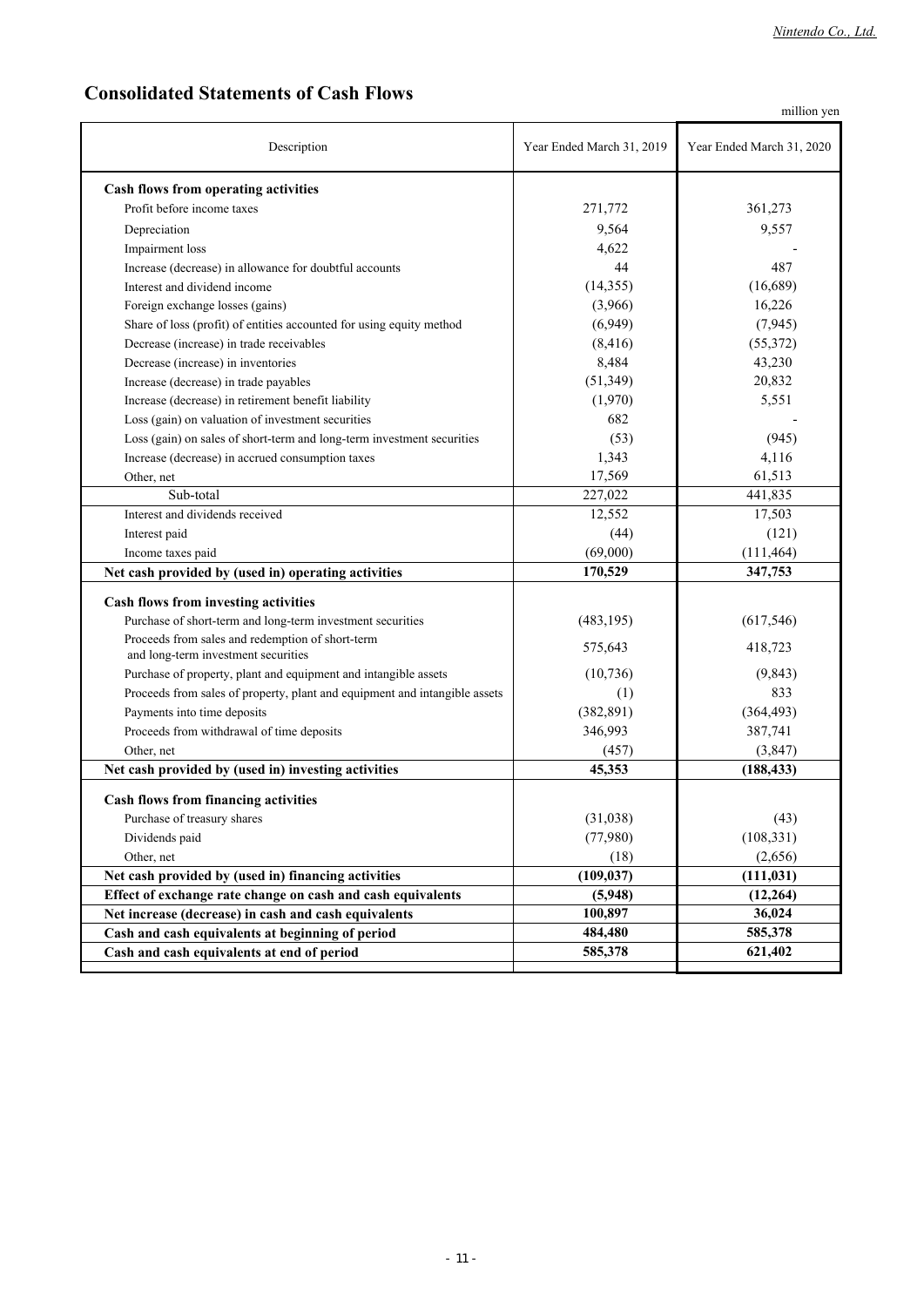## **Notes Pertaining to Consolidated Financial Statements**

Notes pertaining to consolidated balance sheets and statements of cash flows

| (Consolidated balance sheets information) | million yen          | million yen          |
|-------------------------------------------|----------------------|----------------------|
|                                           | As of March 31, 2019 | As of March 31, 2020 |
| Accumulated depreciation                  | 71,525               | 73.999               |

(Consolidated statements of cash flows information)

"Cash and cash equivalents at end of period" were reconciled to "Cash and deposits"

in the accompanying consolidated balance sheets as of March 31, 2019 and 2020 as follows:

|                                                                             | million yen<br>Year ended<br>March 31, 2019 | million yen<br>Year ended<br>March 31, 2020 |
|-----------------------------------------------------------------------------|---------------------------------------------|---------------------------------------------|
| Cash and deposits                                                           | 844,550                                     | 890,402                                     |
| Time deposits with maturities of<br>more than three months                  | (346,607)                                   | (313, 347)                                  |
| Short-term investments with an original<br>maturity of three months or less | 87,435                                      | 44.347                                      |
| Cash and cash equivalents                                                   | 585,378                                     | 621,402                                     |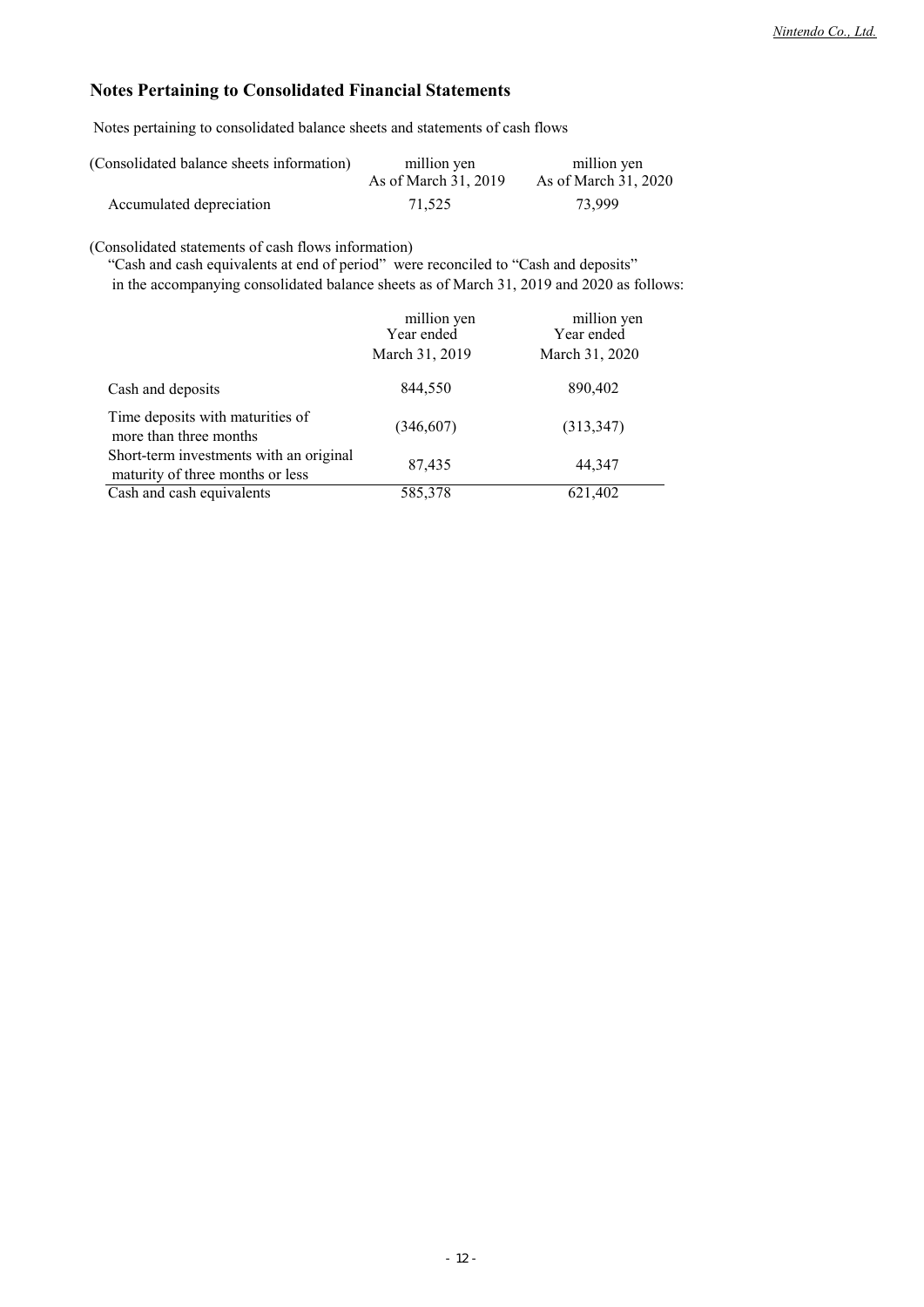# **Others**

| (1)Consolidated sales information |                                        |         |              |          |         | million yen |
|-----------------------------------|----------------------------------------|---------|--------------|----------|---------|-------------|
|                                   |                                        | Japan   | The Americas | Europe   | Other   | Total       |
|                                   | Dedicated video game platform (*1)     | 277,157 | 542,674      | 322,294  | 112,036 | 1,254,162   |
|                                   | of which Nintendo 3DS platform         | 2,194   | 9,221        | 5,983    | 657     | 18,056      |
| Year ended                        | of which Nintendo Switch platform (*2) | 268,078 | 526,557      | 314,405  | 110,285 | 1,219,327   |
| March 31, 2020                    | of which the others $(*3)$             | 6,883   | 6,895        | 1,905    | 1,093   | 16,777      |
|                                   | Mobile, IP related income, etc. (*4)   | 22,224  | 21,095       | 4,318    | 3,656   | 51,295      |
|                                   | Playing cards, etc.                    | 1,805   | 1,254        | $\Omega$ |         | 3,062       |
|                                   | Total                                  | 301,187 | 565,023      | 326,613  | 115,694 | 1,308,519   |
|                                   |                                        |         |              |          |         |             |
|                                   |                                        | Japan   | The Americas | Europe   | Other   | Total       |
|                                   | Dedicated video game platform (*1)     | 242,395 | 509,882      | 302,091  | 98,233  | 1,152,602   |
|                                   | of which Nintendo 3DS platform         | 13,484  | 29,050       | 17,112   | 3,387   | 63,035      |
| Year ended                        | of which Nintendo Switch platform (*2) | 216,307 | 449,362      | 271,843  | 90,423  | 1,027,937   |
| March 31, 2019                    | of which the others $(*3)$             | 12,603  | 31,469       | 13,135   | 4,421   | 61,629      |
|                                   | Mobile, IP related income, etc. (*4)   | 22,526  | 17,877       | 2,448    | 3,156   | 46,008      |
|                                   | Playing cards, etc.                    | 801     | 1,135        | 12       |         | 1,949       |
|                                   | Total                                  | 265,722 | 528,895      | 304,552  | 101,389 | 1,200,560   |

[Note] Digital sales in dedicated video game platform (\*5):

Year ended March 31, 2020: 204.1 billion yen Year ended March 31, 2019: 118.8 billion yen

\*1 Each platform includes hardware, software (including downloadable versions of packaged software, download-only software and add-on content) and accessories.

\*2 Includes Nintendo Switch Online.

\*3 Includes amiibo, Virtual Console and platforms other than Nintendo 3DS or Nintendo Switch.

\*4 Includes income from smart-device content and royalty income.

\*5 Includes downloadable versions of packaged software, download-only software, add-on content and Nintendo Switch Online.

| (2) Other consolidated information            |         |                           |                           | million yen                              |
|-----------------------------------------------|---------|---------------------------|---------------------------|------------------------------------------|
|                                               |         | Year ended March 31, 2019 | Year ended March 31, 2020 | Year ending March 31, 2021<br>(Forecast) |
| Capital investments                           |         | 16.093                    | 17,077                    | 17,000                                   |
| Depreciation of property, plant and equipment |         | 5,685                     | 5,781                     | 6,000                                    |
| Research and development expenses             |         | 69,628                    | 84,159                    | 85,000                                   |
| Advertising expenses                          |         | 75,421                    | 76,003                    | 85,000                                   |
| Number of employees (at year-end)             |         | 5,944                     | 6,200                     |                                          |
| Average exchange rates                        | $USD =$ | $110.91$ yen              | 108.74 yen                | $105.00$ yen                             |
| $1 Euro =$                                    |         | 128.41 yen                | 120.82 yen                | $115.00$ yen                             |
|                                               |         |                           |                           |                                          |
| Consolidated net sales in U.S. dollars        |         | 4.5 billion               | 4.9 billion               |                                          |
| Consolidated net sales in Euros               |         | 2.3 billion               | 2.6 billion               |                                          |
| Non-consolidated purchases in U.S. dollars    |         | 4.5 billion               | 4.1 billion               |                                          |

(3)Balance of major assets and liabilities in foreign currencies (non-consolidated) million U.S. dollars/euros

|            |                              | As of March 31, 2019 |               | As of March 31, 2020 |               | As of March 31, 2021    |
|------------|------------------------------|----------------------|---------------|----------------------|---------------|-------------------------|
|            |                              | Balance              | Exchange rate | Balance              | Exchange rate | Estimated exchange rate |
| <b>USD</b> | Cash and deposits            | 3,060                |               | 3,034                |               |                         |
|            | Accounts receivable-trade    | 172                  | $USD =$       | 665                  | $1$ USD=      | $1$ USD=                |
|            | Accounts payable-trade       | 228                  | 110.99 yen    | 449                  | 108.83 yen    | $105.00$ yen            |
|            | Borrowings from subsidiaries | 300                  |               | 200                  |               |                         |
| Euro       | Cash and deposits            | 837                  | $Euro=$       | 436                  | Euro=         | $1$ Euro=               |
|            | Accounts receivable-trade    | 216                  | 124.56 yen    | 437                  | 119.55 yen    | 115.00 yen              |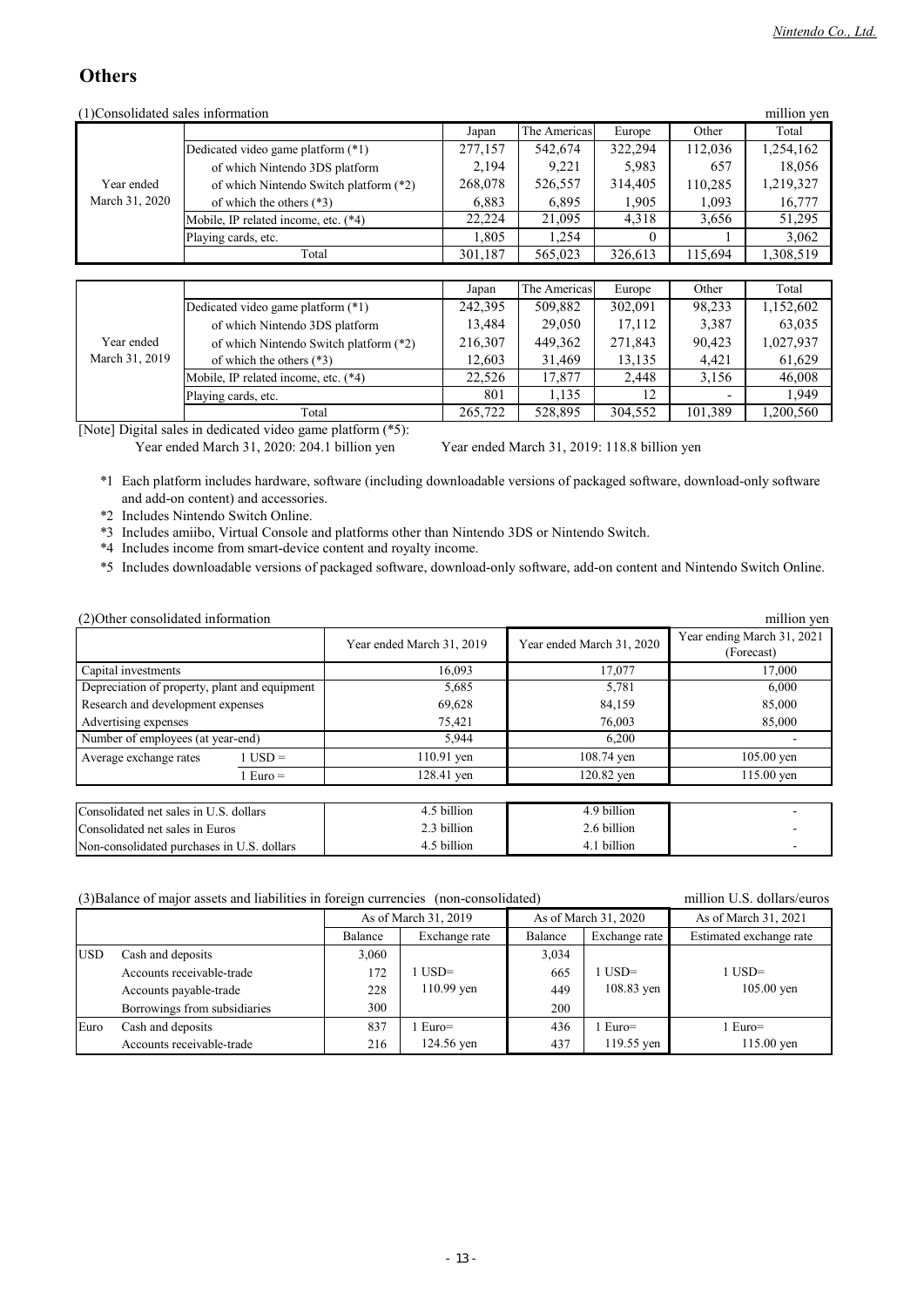(4) Consolidated sales units, number of new titles, and sales units forecast

|                               |            |              |                   |                   |              | Sales Units in Ten Thousands  |
|-------------------------------|------------|--------------|-------------------|-------------------|--------------|-------------------------------|
|                               |            |              |                   |                   |              | Number of New Titles Released |
|                               |            |              | Actual            | Actual            | Life-to-date | Forecast                      |
|                               |            |              | Apr. '18-Mar. '19 | Apr. '19-Mar. '20 | Mar. '20     | Apr. '20-Mar. '21             |
| Nintendo 3DS                  | Hardware   | Japan        | 48                | 9                 | 2,526        |                               |
|                               |            | The Americas | 128               | 28                | 2,673        |                               |
|                               |            | Other        | 80                | 32                | 2,378        |                               |
|                               |            | Total        | 255               | 69                | 7,577        |                               |
|                               | Software   | Japan        | 233               | 48                | 13,743       |                               |
|                               |            | The Americas | 570               | 234               | 13,085       |                               |
|                               |            | Other        | 519               | 217               | 11,483       |                               |
|                               |            | Total        | 1,322             | 499               | 38,311       |                               |
|                               | New titles | Japan        | 12                |                   | 669          |                               |
|                               |            | The Americas | 15                |                   | 495          |                               |
|                               |            | Europe       | 14                | $\overline{c}$    | 550          |                               |
| Nintendo Switch               | Hardware   | Japan        | 385               | 521               | 1,344        |                               |
|                               |            | The Americas | 688               | 811               | 2,212        |                               |
|                               |            | Europe       | 455               | 534               | 1,443        |                               |
|                               |            | Other        | 169               | 237               | 578          |                               |
|                               |            | Total        | 1,695             | 2,103             | 5,577        | 1,900                         |
| of which Nintendo Switch      |            | Japan        | 385               | 321               | 1,144        |                               |
|                               |            | The Americas | 688               | 578               | 1,979        |                               |
|                               |            | Europe       | 455               | 400               | 1,309        |                               |
|                               |            | Other        | 169               | 185               | 525          |                               |
|                               |            | Total        | 1,695             | .483              | 4,957        |                               |
| of which Nintendo Switch Lite |            | Japan        |                   | 200               | 200          |                               |
|                               |            | The Americas |                   | 233               | 233          |                               |
|                               |            | Europe       |                   | 134               | 134          |                               |
|                               |            | Other        |                   | 53                | 53           |                               |
|                               |            | Total        |                   | 619               | 619          |                               |
|                               | Software   | Japan        | 2,148             | 3,256             | 6,720        |                               |
|                               |            | The Americas | 5,394             | 7,428             | 15,859       |                               |
|                               |            | Europe       | 3,516             | 5,017             | 10,592       |                               |
|                               |            | Other        | 797               | 1,171             | 2,454        |                               |
|                               |            | Total        | 11,855            | 16,872            | 35,624       | 14,000                        |
|                               | New titles | Japan        | 215               | 260               | 558          |                               |
|                               |            | The Americas | 280               | 313               | 698          |                               |
|                               |            | Europe       | 269               | 331               | 710          |                               |
|                               |            |              |                   |                   |              |                               |
|                               |            |              |                   |                   |              |                               |

[Notes]

1 Software sales units include both packaged and downloadable versions of software.

2 Each title available in both packaged and downloadable versions is counted as one new title.

3 Actual software sales units include the quantity bundled with hardware.

4 Forecasted software sales units do not include the quantity bundled with hardware.